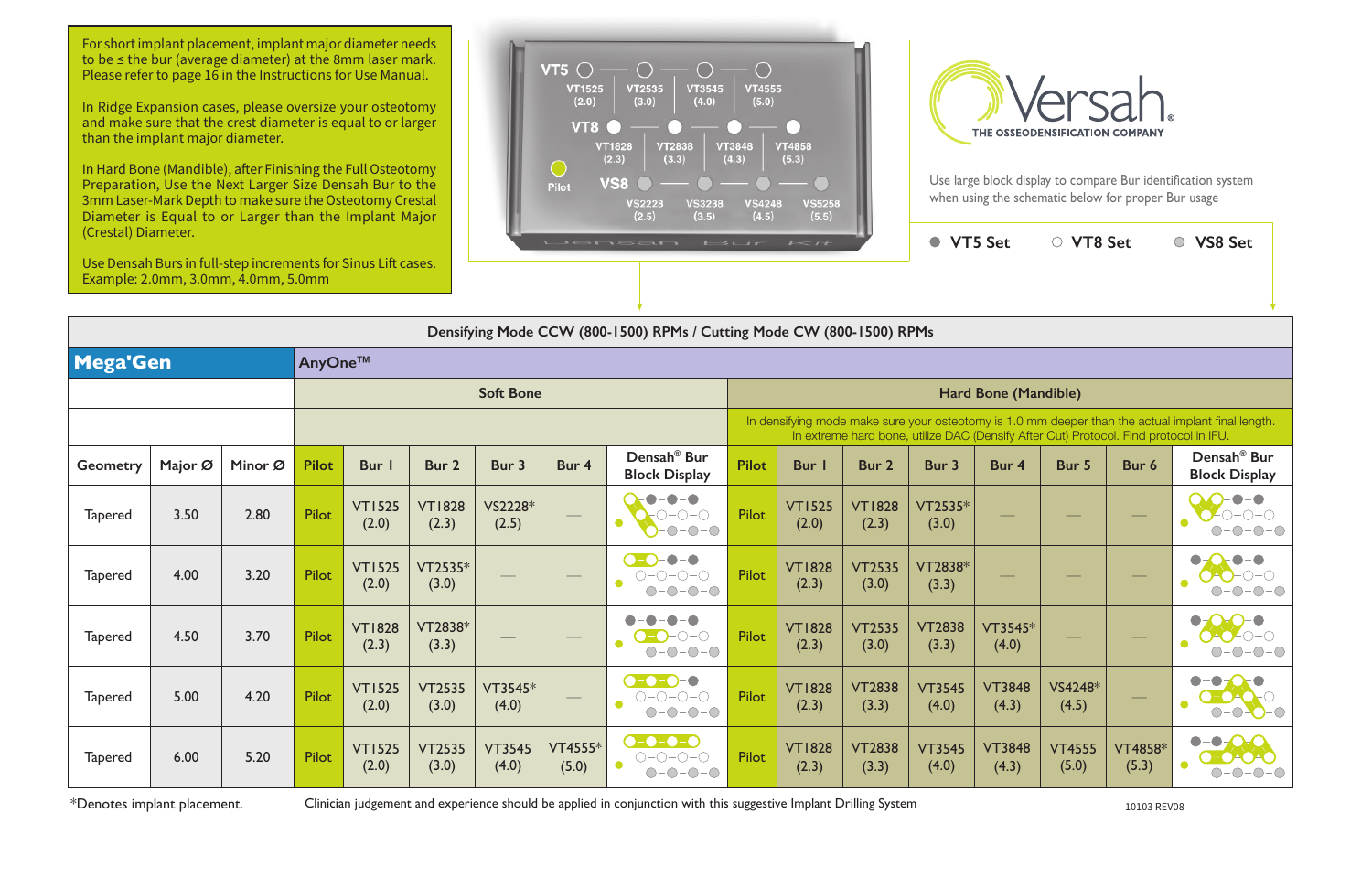| is Equal to or Earger than the implant major (crestar) Diameter.<br>Use Densah Burs in full-step increments for Sinus Lift cases.<br>Example: 2.0mm, 3.0mm, 4.0mm, 5.0mm |                                                                                                                                                                                             |         |                  |                        |                        |                        | $\sqrt{2}$<br>$\cdots \qquad \qquad \blacksquare$<br>$1 - 11$ |                                                                                 |                      |                        |                        |                        |                        | ● VT5 Set              | ○ VT8 Set              |                    | ○ VS8 Set                                                                     |  |
|--------------------------------------------------------------------------------------------------------------------------------------------------------------------------|---------------------------------------------------------------------------------------------------------------------------------------------------------------------------------------------|---------|------------------|------------------------|------------------------|------------------------|---------------------------------------------------------------|---------------------------------------------------------------------------------|----------------------|------------------------|------------------------|------------------------|------------------------|------------------------|------------------------|--------------------|-------------------------------------------------------------------------------|--|
|                                                                                                                                                                          |                                                                                                                                                                                             |         |                  |                        |                        |                        |                                                               | Densifying Mode CCW (800-1500) RPMs / Cutting Mode CW (800-1500) RPMs           |                      |                        |                        |                        |                        |                        |                        |                    |                                                                               |  |
| Mega'Gen                                                                                                                                                                 |                                                                                                                                                                                             |         | <b>AnyRidge®</b> |                        |                        |                        |                                                               |                                                                                 |                      |                        |                        |                        |                        |                        |                        |                    |                                                                               |  |
|                                                                                                                                                                          |                                                                                                                                                                                             |         |                  |                        |                        | <b>Soft Bone</b>       |                                                               |                                                                                 | Hard Bone (Mandible) |                        |                        |                        |                        |                        |                        |                    |                                                                               |  |
|                                                                                                                                                                          | In densifying mode make sure your osteotomy is 1.0 mm deeper than the actual implant final length.<br>In extreme hard bone, utilize DAC (Densify After Cut) Protocol. Find protocol in IFU. |         |                  |                        |                        |                        |                                                               |                                                                                 |                      |                        |                        |                        |                        |                        |                        |                    |                                                                               |  |
| Geometry                                                                                                                                                                 | Major Ø                                                                                                                                                                                     | Minor Ø | <b>Pilot</b>     | Bur I                  | Bur 2                  | Bur 3                  | Bur 4                                                         | Densah <sup>®</sup> Bur<br><b>Block Display</b>                                 | <b>Pilot</b>         | <b>Bur</b>             | <b>Bur 2</b>           | Bur 3                  | Bur 4                  | Bur 5                  | Bur 6                  | Bur 7              | Densah <sup>®</sup> Bur<br><b>Block Display</b>                               |  |
| <b>Tapered</b>                                                                                                                                                           | 3.50                                                                                                                                                                                        | 2.70    | Pilot            | <b>VT1525</b><br>(2.0) | VS2228*<br>(2.5)       |                        |                                                               | $-O$ - $O$ - $O$<br>$\bullet$<br>$ \bigcirc$ $ \bigcirc$<br>$\bigcirc$          | Pilot                | <b>VT1828</b><br>(2.3) | VT2535*<br>(3.0)       |                        |                        |                        |                        |                    |                                                                               |  |
| <b>Tapered</b>                                                                                                                                                           | 4.00                                                                                                                                                                                        | 3.00    | Pilot            | <b>VT1525</b><br>(2.0) | $VT2535*$<br>(3.0)     |                        |                                                               | $\bullet - \bullet$<br>$O-O-O-O$<br>$-O$ - $O$                                  | Pilot                | <b>VT1828</b><br>(2.3) | <b>VT2535</b><br>(3.0) | VT2838*<br>(3.3)       |                        |                        |                        |                    |                                                                               |  |
| <b>Tapered</b>                                                                                                                                                           | 4.50                                                                                                                                                                                        | 3.50    | Pilot            | <b>VT1828</b><br>(2.3) | VT2838*<br>(3.3)       |                        |                                                               | - ( $\bigcirc$                                                                  | Pilot                | <b>VT1828</b><br>(2.3) | <b>VT2535</b><br>(3.0) | <b>VT2838</b><br>(3.3) | VT3545*<br>(4.0)       |                        |                        |                    |                                                                               |  |
| <b>Tapered</b>                                                                                                                                                           | 5.00                                                                                                                                                                                        | 4.00    | Pilot            | <b>VT1828</b><br>(2.3) | <b>VT2838</b><br>(3.3) | VT3848*<br>(4.3)       |                                                               | $ \bigcirc$ $ \bigcirc$                                                         | Pilot                | <b>VT1828</b><br>(2.3) | <b>VT2535</b><br>(3.0) | <b>VT2838</b><br>(3.3) | <b>VT3545</b><br>(4.0) | <b>VT3848</b><br>(4.3) | VS4248*<br>(4.5)       |                    |                                                                               |  |
| <b>Tapered</b>                                                                                                                                                           | 5.50                                                                                                                                                                                        | 4.50    | <b>Pilot</b>     | <b>VT1828</b><br>(2.3) | <b>VT2838</b><br>(3.3) | VT3848*<br>(4.3)       | $\hspace{0.05cm}$                                             | $\bigcirc$ -O-O-O<br>$\bullet$<br>$O-O-O-O$                                     | Pilot                | <b>VT1828</b><br>(2.3) | <b>VT2535</b><br>(3.0) | <b>VT2838</b><br>(3.3) | <b>VT3545</b><br>(4.0) | <b>VT3848</b><br>(4.3) | VS4248*<br>(4.5)       | $\hspace{0.05cm}$  | $\bullet$ O O $\bullet$<br>0-0-0-0<br>$\bullet$<br>$0 - 0 - 0$                |  |
| <b>Tapered</b>                                                                                                                                                           | 6.00                                                                                                                                                                                        | 5.00    | Pilot            | <b>VT1828</b><br>(2.3) | <b>VT2838</b><br>(3.3) | <b>VT3848</b><br>(4.3) | VT4858*<br>(5.3)                                              | -0-<br>-0-0<br>$\bullet$<br>$\bullet$ 0-0-0-0<br>$O-O-O-O$                      | Pilot                | <b>VT1828</b><br>(2.3) | <b>VT2535</b><br>(3.0) | <b>VT2838</b><br>(3.3) | <b>VT3545</b><br>(4.0) | <b>VT3848</b><br>(4.3) | <b>VT4555</b><br>(5.0) | VT4858*<br>(5.3)   | $\bullet$ 0.00<br>0000<br>$\bullet$<br>$O-O-O-O-$                             |  |
| <b>Tapered</b>                                                                                                                                                           | 6.50                                                                                                                                                                                        | 5.50    | Pilot            | <b>VT1828</b><br>(2.3) | <b>VT2838</b><br>(3.3) | <b>VT3848</b><br>(4.3) | VT4858*<br>(5.3)                                              | $\bullet-\bullet$<br>$\bullet$ - $\bullet$ - $\bullet$ - $\bullet$<br>$O-O-O-O$ | Pilot                | <b>VT1828</b><br>(2.3) | <b>VT2838</b><br>(3.3) | <b>VT3545</b><br>(4.0) | <b>VT3848</b><br>(4.3) | <b>VT4555</b><br>(5.0) | <b>VT4858</b><br>(5.3) | $VS5258*$<br>(5.5) | $\bullet$ - $\bullet$ - $\bullet$ - $\bullet$<br>$0 - 0 - 0 - 0$<br>$\bullet$ |  |

\*Denotes implant placement. \*Clinician judgement and experience should be applied in conjunction with this suggestive Implant Drilling System.



Use large block display to compare Bur identification system when using the schematic below for proper Bur usage

For short implant placement, implant major diameter needs to be ≤ the bur (average diameter) at the 8mm laser mark. Please refer to page 16 in the Instructions for Use Manual.

In Ridge Expansion cases, please oversize your osteotomy and make sure that the crest diameter is equal to or larger than the implant major diameter.

In Hard Bone (Mandible), after Finishing the Full Osteotomy Preparation, Use the Next Larger Size Densah Bur to the 3mm Laser-Mark Depth to make sure the Osteotomy Crestal Diameter is Equal to or Larger than the Implant Major (Crestal) Diameter.

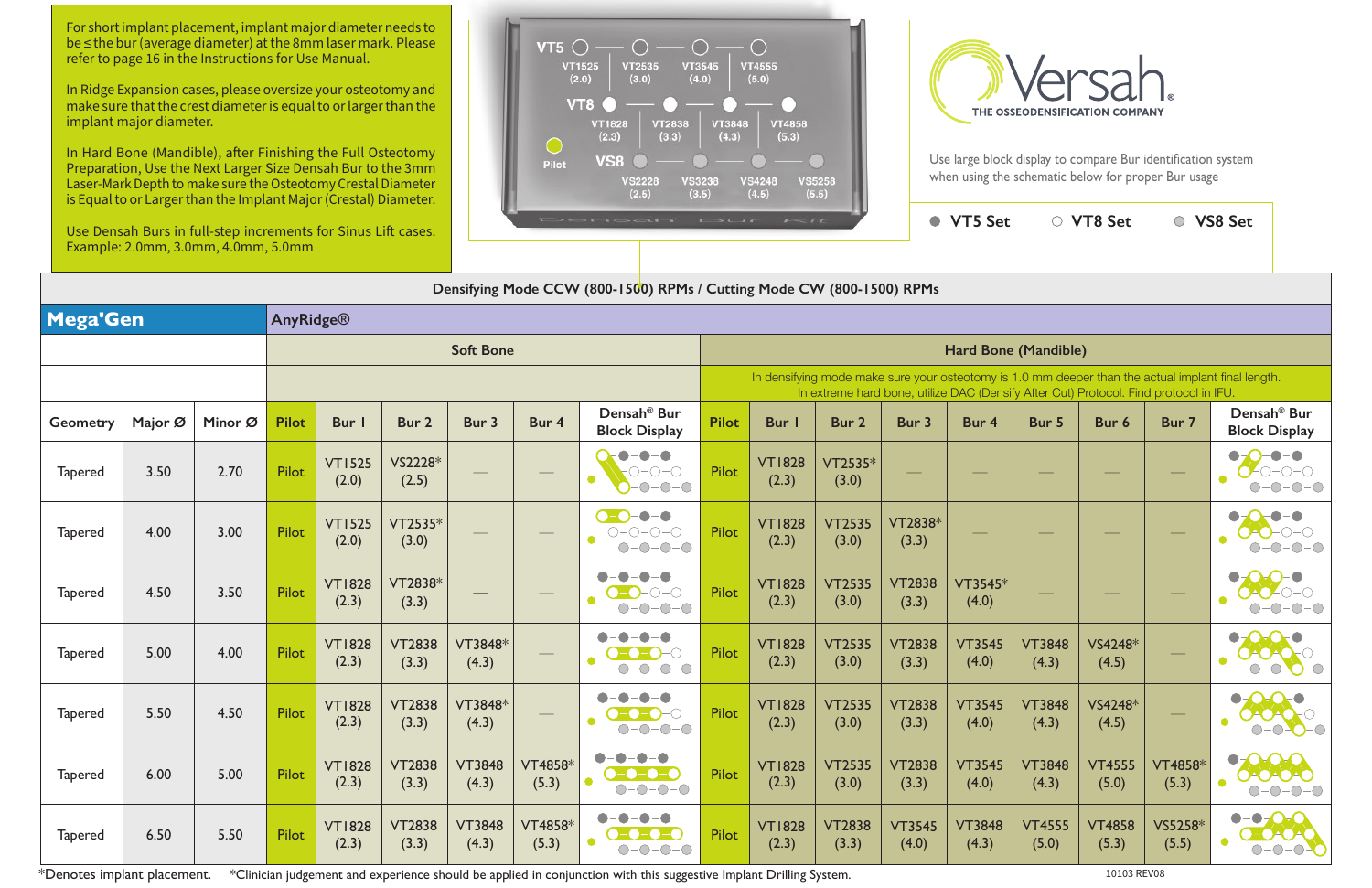| $1 - it$                                                                                                                                                                                    |                         |                        | <b>VT5 Set</b>         |                  | ○ VT8 Set |       | <b>VS8 Set</b>                                  |  |  |  |  |  |  |
|---------------------------------------------------------------------------------------------------------------------------------------------------------------------------------------------|-------------------------|------------------------|------------------------|------------------|-----------|-------|-------------------------------------------------|--|--|--|--|--|--|
|                                                                                                                                                                                             |                         |                        |                        |                  |           |       |                                                 |  |  |  |  |  |  |
|                                                                                                                                                                                             | Mode CW (800-1500) RPMs |                        |                        |                  |           |       |                                                 |  |  |  |  |  |  |
|                                                                                                                                                                                             |                         |                        |                        |                  |           |       |                                                 |  |  |  |  |  |  |
| Hard Bone (Mandible)                                                                                                                                                                        |                         |                        |                        |                  |           |       |                                                 |  |  |  |  |  |  |
| In densifying mode make sure your osteotomy is 1.0 mm deeper than the actual implant final length.<br>In extreme hard bone, utilize DAC (Densify After Cut) Protocol. Find protocol in IFU. |                         |                        |                        |                  |           |       |                                                 |  |  |  |  |  |  |
| Bur I                                                                                                                                                                                       | Bur 2                   | Bur 3                  | Bur 4                  | Bur 5            | Bur 6     | Bur 7 | Densah <sup>®</sup> Bur<br><b>Block Display</b> |  |  |  |  |  |  |
| <b>VT1828</b><br>(2.3)                                                                                                                                                                      | VS2228*<br>(2.5)        |                        |                        |                  |           |       |                                                 |  |  |  |  |  |  |
| <b>VT1828</b><br>(2.3)                                                                                                                                                                      | VT2535*<br>(3.0)        |                        |                        |                  |           |       |                                                 |  |  |  |  |  |  |
| <b>VT1828</b><br>(2.3)                                                                                                                                                                      | <b>VT2535</b><br>(3.0)  | <b>VT2838</b><br>(3.3) | VS3238*<br>(3.5)       |                  |           |       |                                                 |  |  |  |  |  |  |
| <b>VT1828</b><br>(2.3)                                                                                                                                                                      | <b>VT2535</b><br>(3.0)  | <b>VT2838</b><br>(3.3) | VT3545*<br>(4.0)       |                  |           |       |                                                 |  |  |  |  |  |  |
| <b>VT1828</b><br>(2.3)                                                                                                                                                                      | <b>VT2535</b><br>(3.0)  | <b>VT2838</b><br>(3.3) | <b>VT3545</b><br>(4.0) | VT3848*<br>(4.3) |           |       |                                                 |  |  |  |  |  |  |

|                | Densifying Mode CCW (800-1500) RPMs / Cutting Mode CW (800-1500) RPMs |         |              |                         |                        |                  |       |                                                             |                      |                        |                                                                                                                                                                                             |                        |                        |                  |       |        |                                                 |  |  |
|----------------|-----------------------------------------------------------------------|---------|--------------|-------------------------|------------------------|------------------|-------|-------------------------------------------------------------|----------------------|------------------------|---------------------------------------------------------------------------------------------------------------------------------------------------------------------------------------------|------------------------|------------------------|------------------|-------|--------|-------------------------------------------------|--|--|
| Mega'Gen       |                                                                       |         |              | AnyRidge® Octal         |                        |                  |       |                                                             |                      |                        |                                                                                                                                                                                             |                        |                        |                  |       |        |                                                 |  |  |
|                |                                                                       |         |              |                         |                        | <b>Soft Bone</b> |       |                                                             | Hard Bone (Mandible) |                        |                                                                                                                                                                                             |                        |                        |                  |       |        |                                                 |  |  |
|                |                                                                       |         |              |                         |                        |                  |       |                                                             |                      |                        | In densifying mode make sure your osteotomy is 1.0 mm deeper than the actual implant final length.<br>In extreme hard bone, utilize DAC (Densify After Cut) Protocol. Find protocol in IFU. |                        |                        |                  |       |        |                                                 |  |  |
| Geometry       | Major Ø                                                               | Minor Ø | <b>Pilot</b> | Bur                     | Bur 2                  | Bur 3            | Bur 4 | Densah <sup>®</sup> Bur<br><b>Block Display</b>             | <b>Pilot</b>         | Bur I                  | Bur 2                                                                                                                                                                                       | Bur 3                  | Bur 4                  | Bur 5            | Bur 6 | Bur 7  | Densah <sup>®</sup> Bur<br><b>Block Display</b> |  |  |
| <b>Tapered</b> | 3.3                                                                   |         | Pilot        | <b>VT1828*</b><br>(2.3) |                        |                  |       | $O$ -0-0-0<br>$\bullet$<br>◯-                               | <b>Pilot</b>         | <b>VT1828</b><br>(2.3) | VS2228*<br>(2.5)                                                                                                                                                                            |                        |                        |                  |       |        | $\bullet$                                       |  |  |
| <b>Tapered</b> | 3.7                                                                   |         | Pilot        | <b>VT1525</b><br>(2.0)  | VT2535*<br>(3.0)       |                  |       | $\bullet - \bullet$<br>$O-O-O-O$<br>$-0$ - $0$ - $\bigcirc$ | Pilot                | <b>VT1828</b><br>(2.3) | VT2535*<br>(3.0)                                                                                                                                                                            |                        |                        |                  |       |        |                                                 |  |  |
| <b>Tapered</b> | 4.1                                                                   |         | Pilot        | <b>VT1828</b><br>(2.3)  | VT2838*<br>(3.3)       |                  |       | $\bigcap -\bigcap$<br>$\bigcap -\bigcap$                    | <b>Pilot</b>         | <b>VT1828</b><br>(2.3) | <b>VT2535</b><br>(3.0)                                                                                                                                                                      | <b>VT2838</b><br>(3.3) | VS3238*<br>(3.5)       |                  |       | --     |                                                 |  |  |
| <b>Tapered</b> | 4.4                                                                   |         | Pilot        | <b>VT1525</b><br>(2.0)  | <b>VT2535</b><br>(3.0) | VS3238*<br>(3.5) |       | $\bigcap -\bigcap$                                          | Pilot                | <b>VT1828</b><br>(2.3) | <b>VT2535</b><br>(3.0)                                                                                                                                                                      | <b>VT2838</b><br>(3.3) | VT3545*<br>(4.0)       |                  |       |        |                                                 |  |  |
| <b>Tapered</b> | 4.8                                                                   |         | Pilot        | <b>VT1525</b><br>(2.0)  | <b>VT2535</b><br>(3.0) | VT3545*<br>(4.0) |       | <b>D-0-0-0</b><br>$O-O-O-O$                                 | <b>Pilot</b>         | <b>VT1828</b><br>(2.3) | <b>VT2535</b><br>(3.0)                                                                                                                                                                      | <b>VT2838</b><br>(3.3) | <b>VT3545</b><br>(4.0) | VT3848*<br>(4.3) |       | $\sim$ |                                                 |  |  |

\*Denotes implant placement. Clinician judgement and experience should be applied in conjunction with this suggestive Implant Drilling System 10103 REV08

For short implant placement, implant major diameter needs to be ≤ the bur (average diameter) at the 8mm laser mark. Please refer to page 16 in the Instructions for Use Manual.

In Ridge Expansion cases, please oversize your osteotomy and make sure that the crest diameter is equal to or larger than the implant major diameter.

In Hard Bone (Mandible), after Finishing the Full Osteotomy Preparation, Use the Next Larger Size Densah Bur to the 3mm Laser-Mark Depth to make sure the Osteotomy Crestal Diameter is Equal to or Larger than the Implant Major (Crestal) Diameter.

Use Densah Burs in full-step increments for Sinus Lift cases. Example: 2.0mm, 3.0mm, 4.0mm, 5.0mm





Use large block display to compare Bur identification system when using the schematic below for proper Bur usage